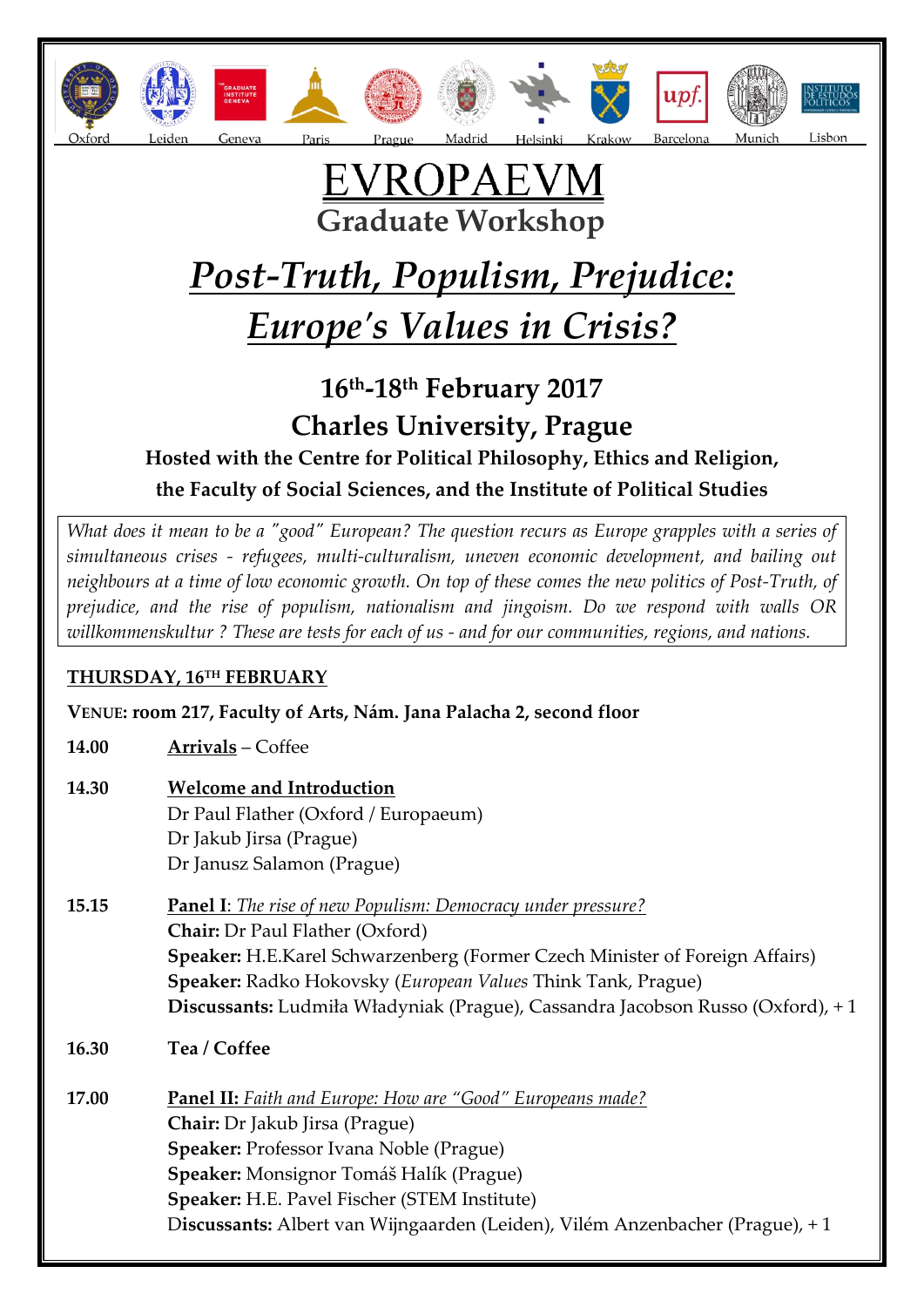| 18.30                | Panel III: The Return of Prejudice: Europe's Migration crisis?<br>Chair: Martin Mejstřík (Prague) (tba)<br>Speaker: Pavel Telička (European Parliament) / Štefan Füle (EC Prague) (tbc)<br><b>Speaker: Dr Paul Flather (Oxford)</b><br>Discussants: Francisco Mouraz (Lisbon), Aleksandra Czarnecka (Cracow), +1                                                                                                                                               |
|----------------------|----------------------------------------------------------------------------------------------------------------------------------------------------------------------------------------------------------------------------------------------------------------------------------------------------------------------------------------------------------------------------------------------------------------------------------------------------------------|
| FRIDAY 17TH FEBRUARY |                                                                                                                                                                                                                                                                                                                                                                                                                                                                |
| 09.30                | <b>Working Groups Session I</b> – convened by Dr Paul Flather (Oxford / Europaeum)                                                                                                                                                                                                                                                                                                                                                                             |
|                      | <b>Group A</b> – Why might Europeans be becoming less tolerant?<br><b>Group <math>B</math></b> – Can Europe continue to be hospital in a hostile world?<br><b>Group C</b> – Are secularism and diversity threats to good citizenship?<br>Group $D$ – Why have European values been overstated across the world?<br><b>Group <math>E</math></b> – How is "post-truth" politics changing Europe and its values?                                                  |
| 10.30                | <u><b>Graduate Presentations – Session I – on Identity and Mobility</b></u><br>Chair: Dr Paul Flather (Oxford)<br>Central European borderlands in search of identity in today's Europe<br>Speaker: Ludmiła Władyniak (Prague)<br>Discussants: Miguel González Santos (Complutense University of Madrid), +1<br>European values and immigration: a favorable or a detrimental nexus?<br>Speaker: Zeíla Maria (Geneva)<br>Discussants: Théo Muller (Leiden), + 1 |
| 11.30                | Tea / Coffee                                                                                                                                                                                                                                                                                                                                                                                                                                                   |
| 11.45                | Panel IV: Homo Economicus: Searching for Moral Sentiments?<br>Chair: Dr Michal Mejstřík (Prague) (tbc)<br>Speaker: Dr Vladimír Benáček (Economics Faculty, Prague)<br>Speaker: Dr Tomáš Sedláček (Chief macro-economic strategist for the ČSOB bank)<br>Discussants: Anthony Garai (Geneva), Sophia Bunemann (Leiden), +1                                                                                                                                      |
| 13.00                | Lunch                                                                                                                                                                                                                                                                                                                                                                                                                                                          |
| 14.30                | <b>Panel V:</b> Has the European Project Made Us Better Citizens?<br>Chair: Dr Janusz Salamon (Institute of Politics, Prague)<br><b>Speaker:</b> Dr Jan Sokol (Harvard / Prague)<br>Speaker: Péter Balázs (CEU and former EC)<br>Speaker: Dr Ľubica Kobová (Prague)<br>Discussants: Achim Alan Merlo (Geneva), Christian Davies (Wroclaw), +1                                                                                                                  |
| 15.45                | <b>Working Groups: A, B, C, D, E- Session II</b><br>Tea / Coffee                                                                                                                                                                                                                                                                                                                                                                                               |
| 16.45                | Graduate Presentations - Session II - In the Public Sphere<br>Chair: Dr Jakub Jirsa (Prague)<br>"Hate speech" laws: are they really effective?                                                                                                                                                                                                                                                                                                                 |